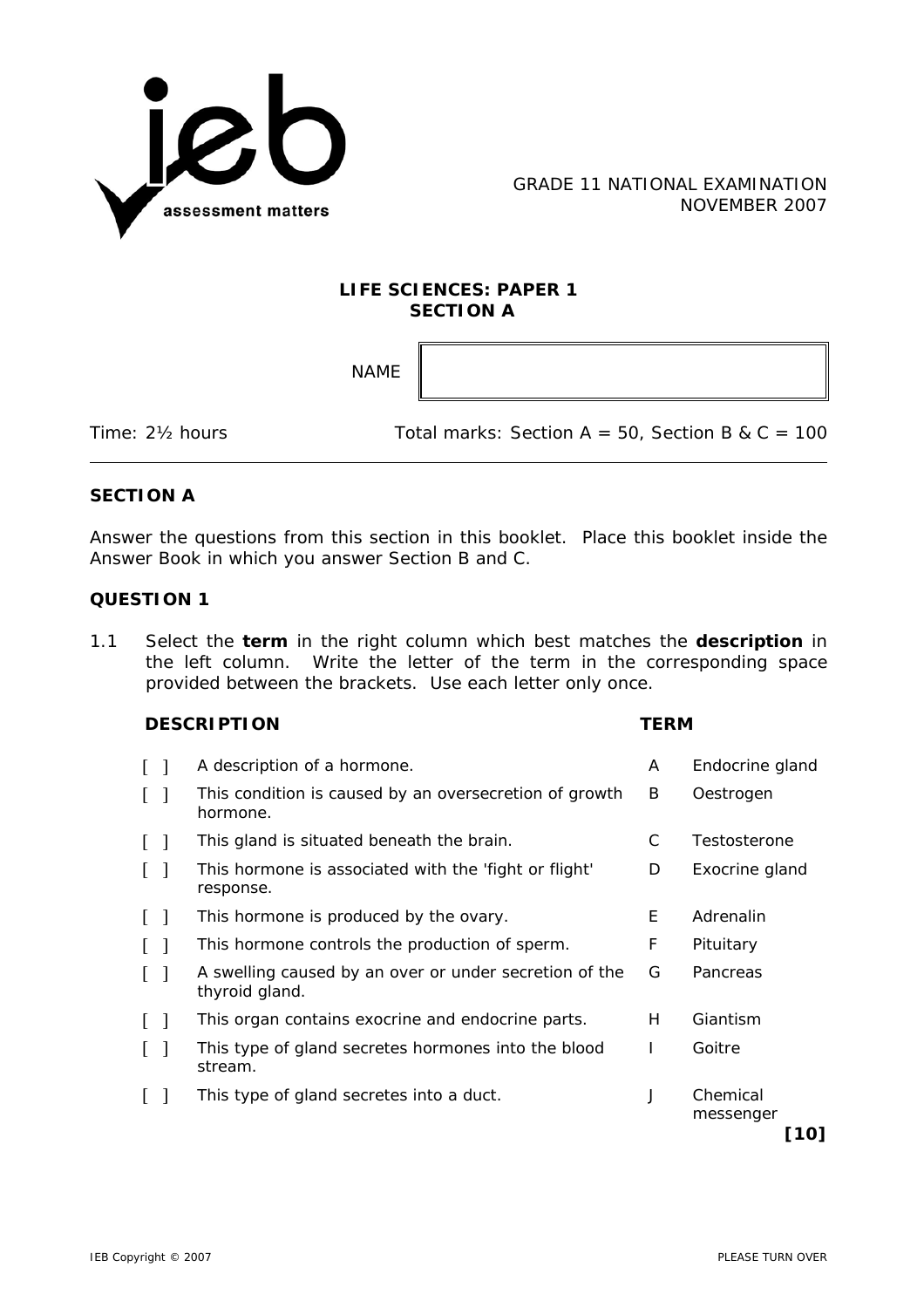1.2 Five multiple choice questions about transport in plants are given below. Choose the most correct alternative in each question and write its letter in the space provided in the table.

| Question | $\sim$ 1<br>. . <u>.</u> | $\sim$ | 1.2.3 | 1つに<br>$\cdot$ |
|----------|--------------------------|--------|-------|----------------|
| Answer   |                          |        |       |                |

- 1.2.1 Water and dissolved substances from the soil, and the solution of nutrients produced by leaves, are carried in ...
	- A the same cells.
	- B the same direction.
	- C different cells.
	- D leaf cells only.
- 1.2.2 Phloem tissue is ...
	- A found in vascular bundles.
	- B made up entirely of non-living cells.
	- C a tissue which only conducts nutrients by diffusion.
	- D found in leaves only.
- 1.2.3 Refer to the digram below in order to answer this question.



[Adapted from *New Higher Biology; Multiple Choice and Matching*; J Torrance]

The diagram above shows a type of plant cell. Compared with this cell, a mature xylem vessel would possess ...

- A 1 only.
- B 1 and 2 only.
- $C = 1$ , 2 and 3 only.
- D 1, 2, 3 and 4.
- 1.2.4 Which of the following are **both** structurally suited to perform the functions of water transport and support in a plant?
	- A sieve tube and companion cell.
	- B xylem vessel and companion cell.
	- C tracheid and xylem vessel.
	- D sieve tube and tracheid.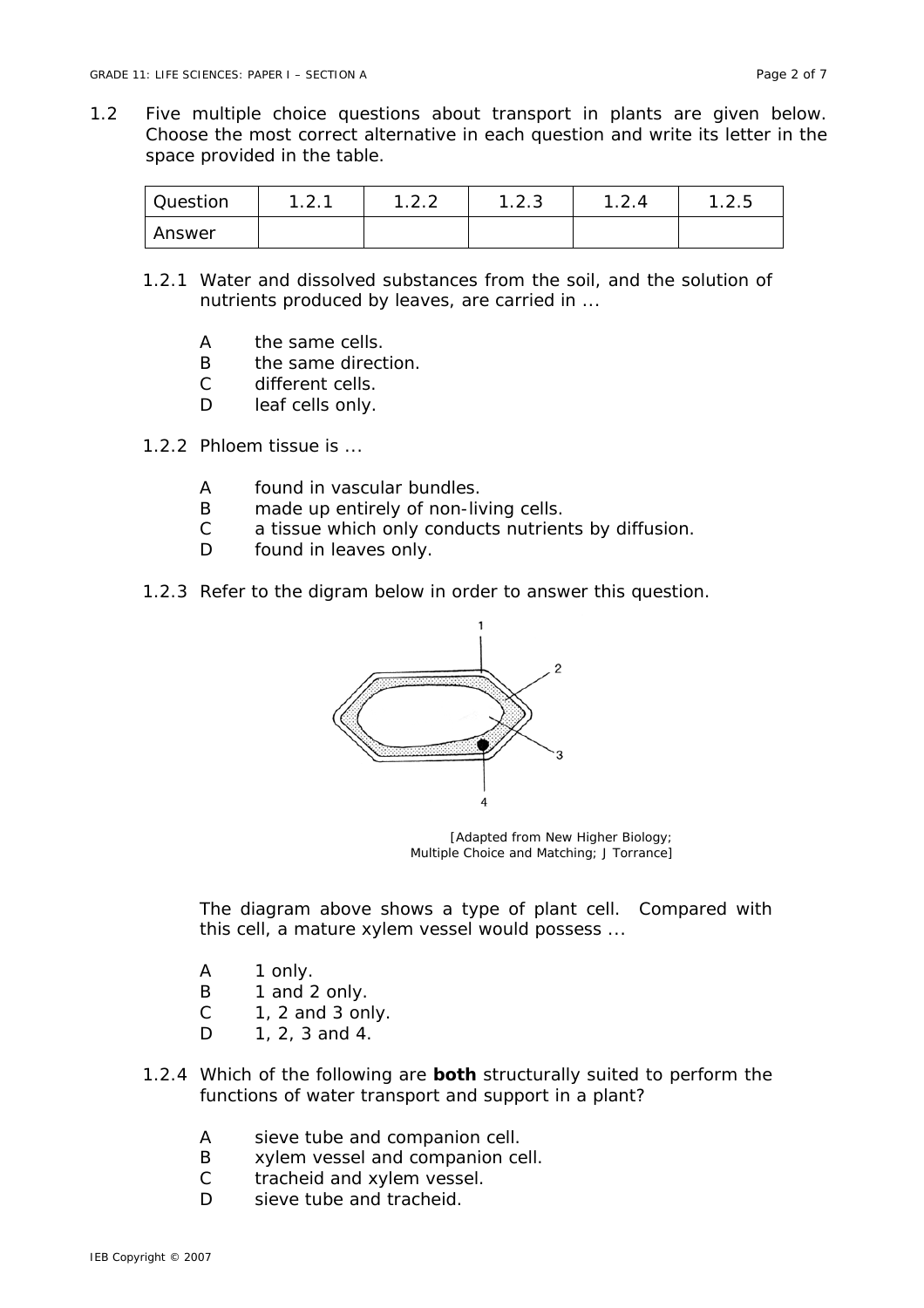1.2.5 Refer to the following diagram to answer the following question.

Diagram below shows a vascular bundle from the stem of a Sunflower plant



Which combination indicates the correct conducting tissues found in this vascular bundle?

- A 1 is xylem and 3 is phloem
- B 2 is phloem and 3 is xylem
- C 4 is xylem and 3 is phloem
- D 2 is xylem and 3 is phloem

### **[10]**

1.3 The diagrams below illustrate aspects of transport in plants and insects. The insect shown at A is an aphid. It pierces the plant stem and sucks out fluid. The diagram at B shows the cut–off mouthparts of this insect with drops of fluid oozing from it.



<sup>[</sup>Adapted from *Biology*, A Fullick]

1.3.1 Name the part of a plant where the 'phloem contents' fluid is made.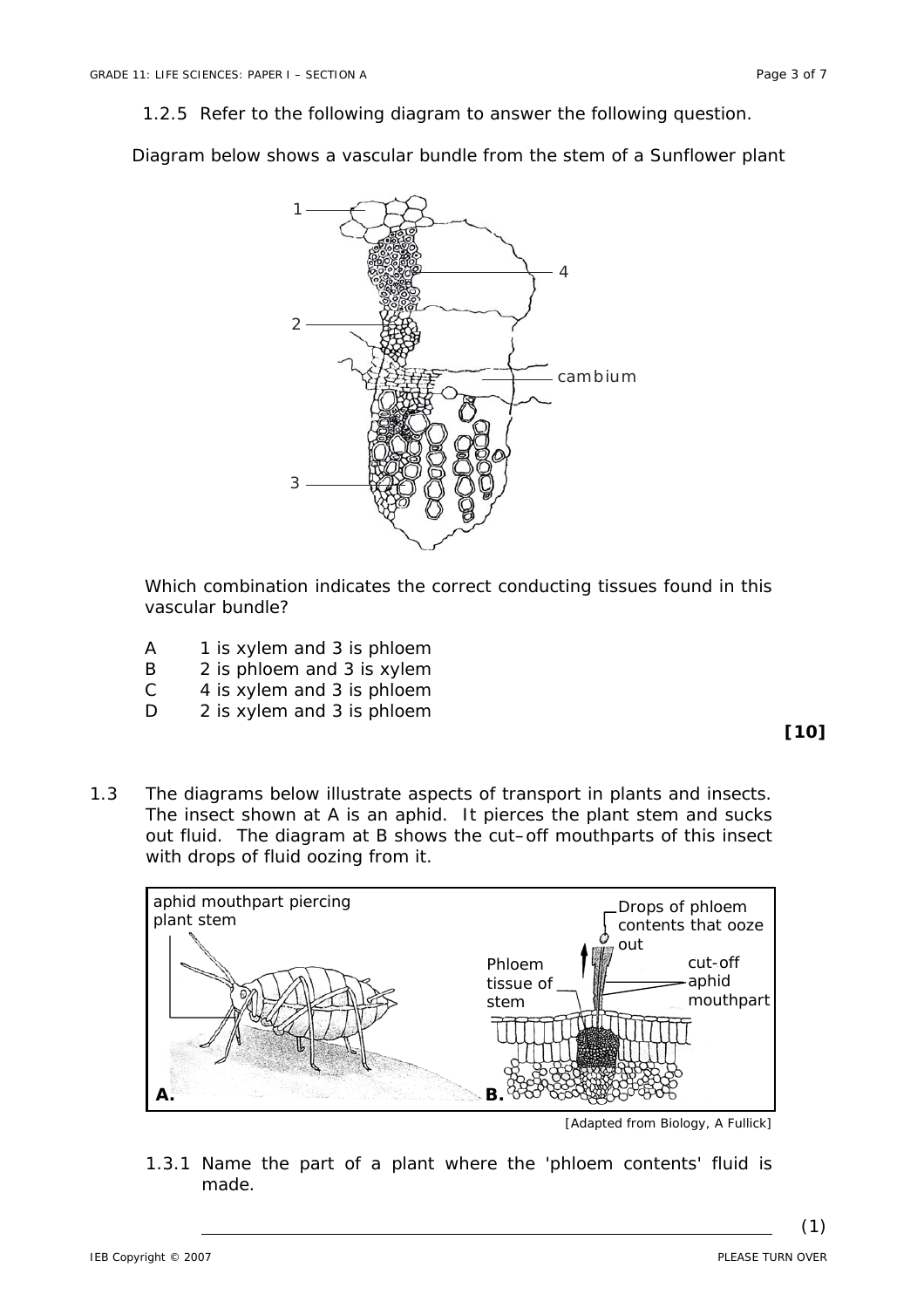1.3.2 A peach farmer wants to carry out an experiment using aphids to help him sample the contents of the phloem in his peach trees. This may help him to grow peaches that are very sweet. This investigation can be written up by using the scientific method. The hypothesis is given to you. Provide a suitable aim and possible method for this investigation.

**Hypothesis:** The more sugar in the phloem, the sweeter the peaches produced.

| Aim:                                                                                                                        |     |  |  |  |  |
|-----------------------------------------------------------------------------------------------------------------------------|-----|--|--|--|--|
| Method:                                                                                                                     |     |  |  |  |  |
| 1.<br><u> 1989 - Andrea Stadt Britain, fransk politik (d. 1989)</u>                                                         |     |  |  |  |  |
| 2.<br><u> 1989 - Jan Samuel Barbara, margaret e popularista e popularista e popularista e popularista e popularista e</u>   |     |  |  |  |  |
| 3.<br><u> 1989 - Johann Stoff, deutscher Stoff, der Stoff, der Stoff, der Stoff, der Stoff, der Stoff, der Stoff, der S</u> |     |  |  |  |  |
|                                                                                                                             | (5) |  |  |  |  |

1.3.3 The following graph illustrates the relationship between two types of medical procedures and heart attack deaths from an article in *The National Geographic*, February 2007. Use this to answer the questions which follow.

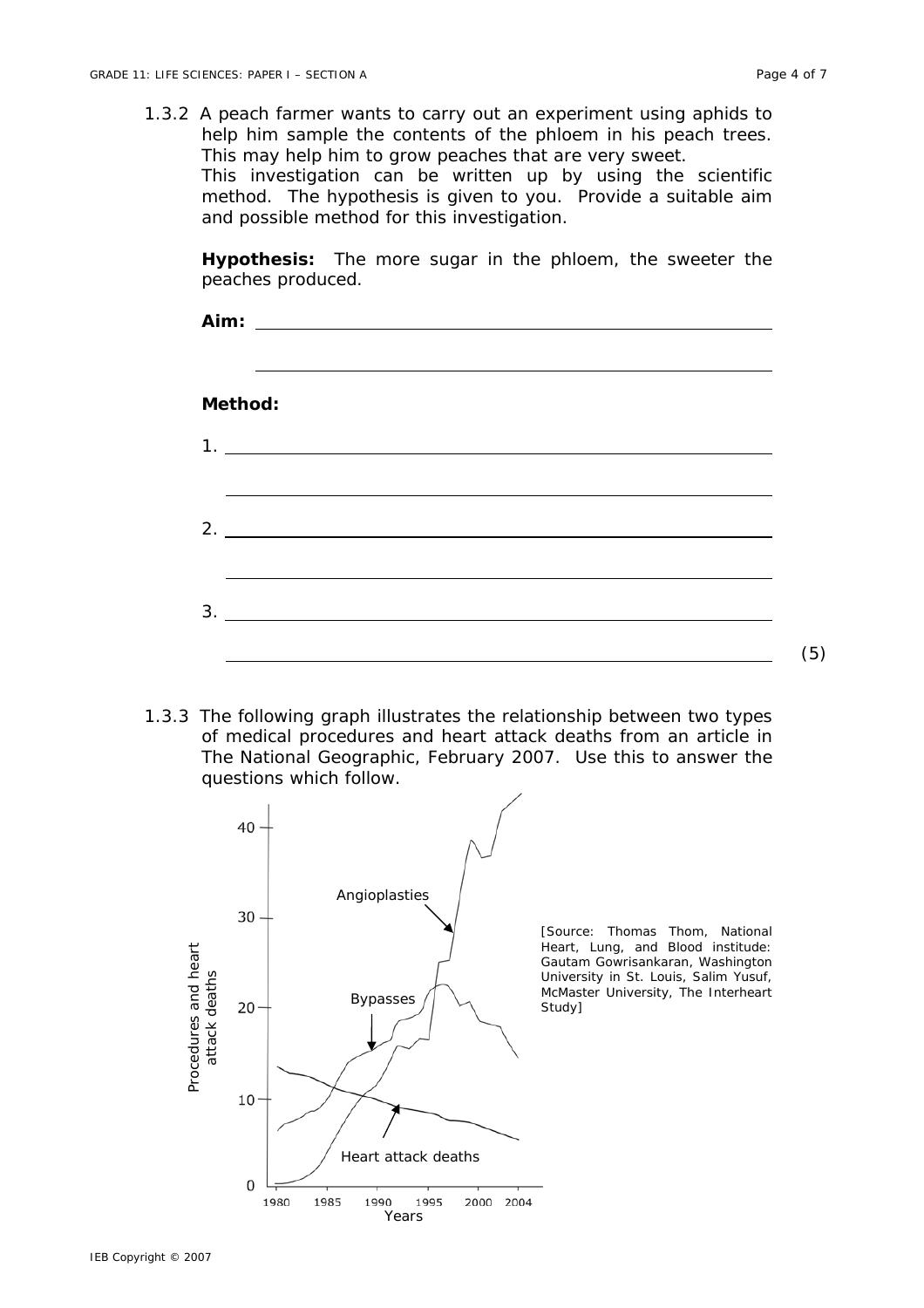- Angioplasties are medical procedures which do not involve complicated surgery and which increase blood flow through blocked blood vessels.
- By-passes are complicated surgical procedures which are used for the same purpose.
- (a) Which of these two procedures has become more common in recent years?
	- (1)
- (b) Describe the relationship between Angioplasties and Bypasses since 1996.
	- (2)
- (c) In which year did Angioplasties start to be performed?
- (1)
- (d) Both these procedures are expensive. Do you think the money spent on these modern procedures is justified? Give a reason for your answer.
- (2) **[12]**
- 1.4 Complete the following table to compare the nervous and endocrine systems. Put a **tick** in each correct box for the features shown.

| Feature                                                                                   | <b>Nervous</b><br>system | Endocrine<br>system |
|-------------------------------------------------------------------------------------------|--------------------------|---------------------|
| Usually have longer lasting effects                                                       |                          |                     |
| The faster coordination system                                                            |                          |                     |
| Charged particles, e.g. potassium and sodium, involved in<br>the transmission of impulses |                          |                     |
| Cells communicate by substances in the blood plasma                                       |                          |                     |
| Contains the autonomic system                                                             |                          |                     |
|                                                                                           |                          | 5                   |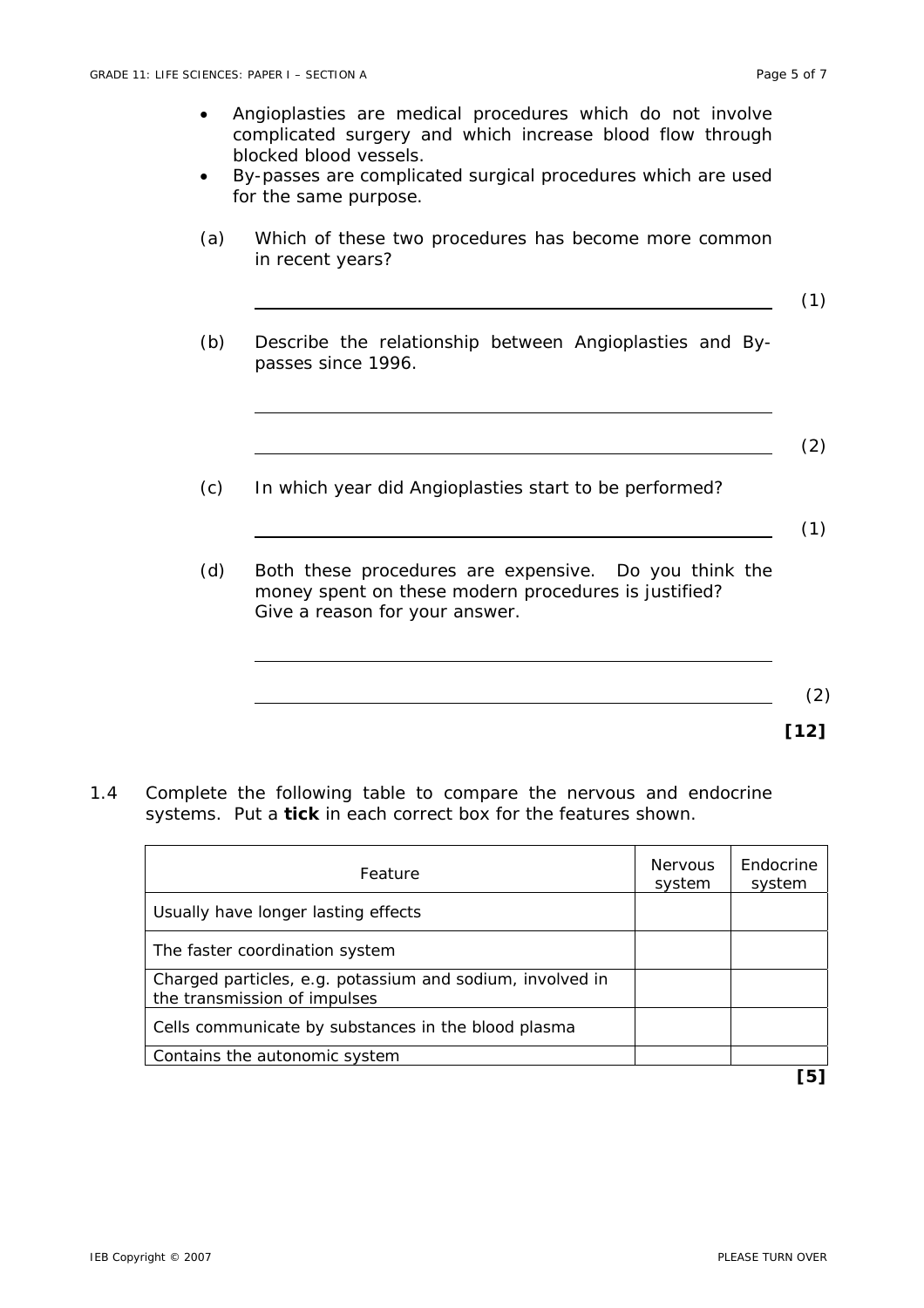1.5 Observe these diagrams of a section through the thyroid gland.



Using the information given above and your own knowledge complete the following flow diagram.